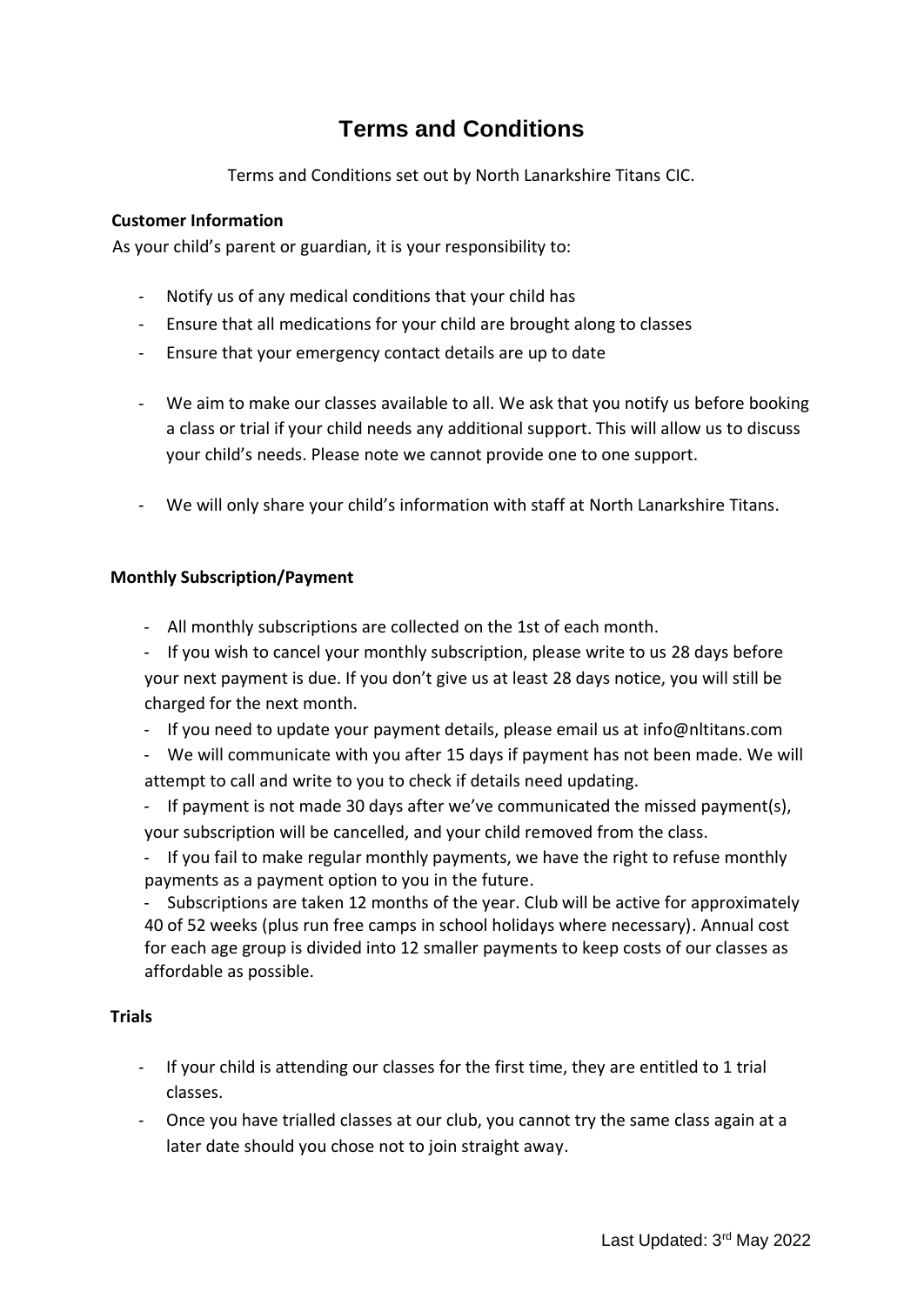- Your child can trial a different class at our club as per the terms and conditions outlined above.

## **Membership / Setup Fee (***if applicable***)**

- Your membership fee is a one-off/annual payment of £100
- Your membership fee means you will get North Lanarkshire Titans kit that will assigned to the player and other equipment, if necessary.

### **Cancellations and Refund**

- If you cancel your class **before** the new term begins, you will receive a full refund for your **term payments**
- If you miss a class, we do not offer refunds or makeup classes
- In the case of long-term illness, we will ask for a doctors note and provide you with a pro-rata refund

#### **Attendance**

- A responsible parent or guardian must contact us if your child cannot attend a class for any reason
- If your child doesn't attend a class after 4 consecutive weeks without any contact from a parent or guardian, we have the right to remove them from the class list
- If we, the club, need to rearrange a class due to staff sickness, health epidemic, venue maintenance issue or any other unforeseen circumstance, we will re-arrange this session\*

*\*This session may take place on a different day/date, or at a different venue. We will write to you with the details.*

#### **Feedback and Complaints**

- We take all feedback and complaints very seriously
- If you wish to make a complaint, please email to info@nltitans.com and mark subject as "Complaint" or "Feedback". Although you can speak to your child's coach about any issues or concerns you have, if you wish to have your complaint addressed, it **MUST** be made in writing. Please include the participants name and class they attend (including venue).